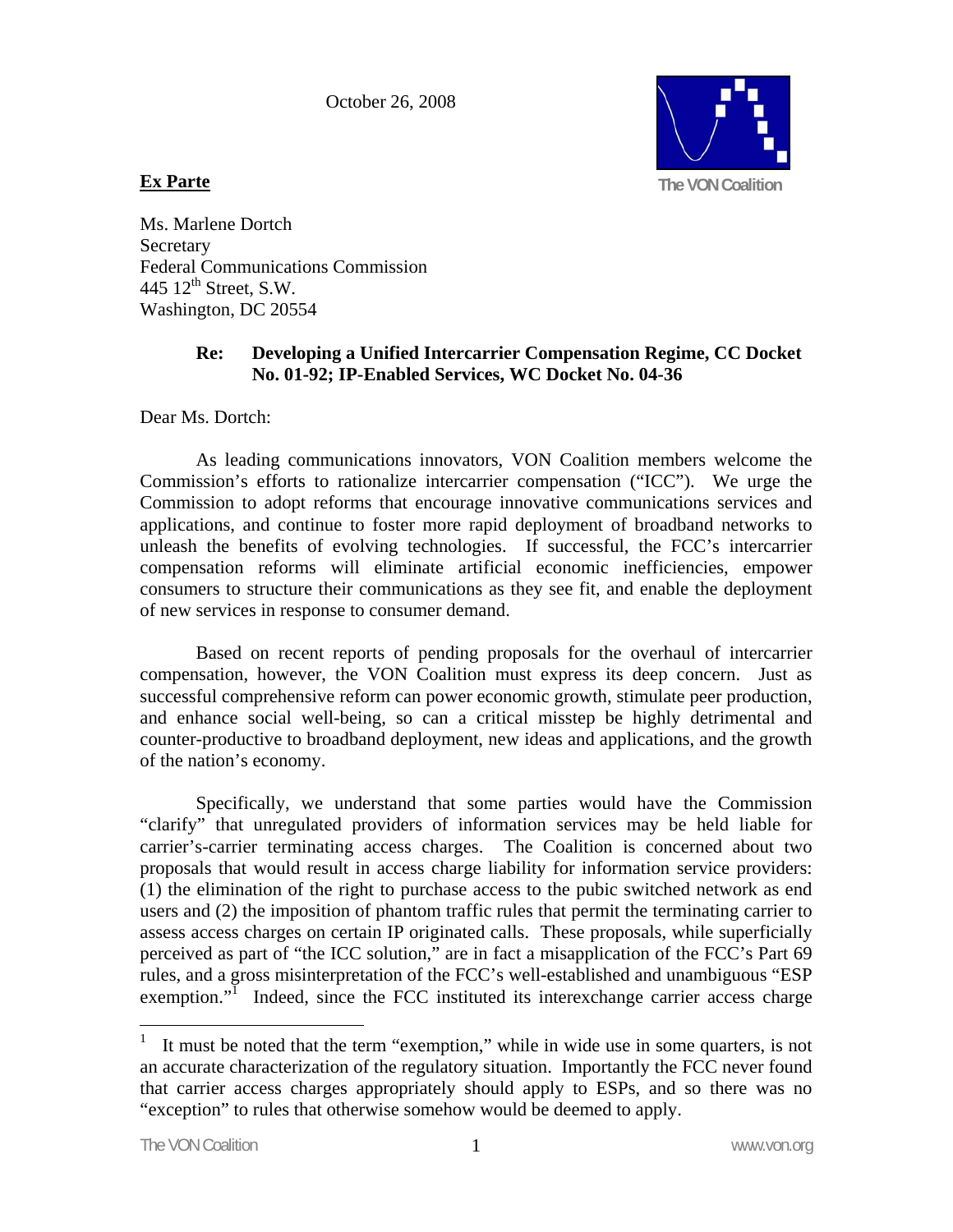framework, the FCC has repeatedly and correctly limited the class of providers subject to switched access charges to "interexchange carriers."<sup>2</sup> FCC and judicial precedent confirm that neither terminating nor originating "carrier's carrier" access charges apply to communications to or from an enhanced service provider. As the FCC explained in the 1997 *Access Charge Order*, "[i]n the 1983 Access Charge Reconsideration Order, the Commission decided that, although information service providers (ISPs) may use incumbent LEC facilities *to originate and terminate interstate calls*, ISPs should not be required to pay interstate access charges."<sup>3</sup>

Notably, the FCC's consistent treatment of ESPs as end users has been a highly successful cornerstone of its information services policy for some 25 years, and continues to serve the American public well by encouraging the entry of information services applications in a deregulated and competitive environment. While some few have argued that this aspect of the FCC's access charge regulation applies only to a small subset of traffic generated by information services and applications, such a limitation has never been drawn in the FCC's orders, enforcement actions, or proposed actions, nor has it prevailed in any court cases that we are aware of for the past 25 years. Further, while ICC reform surely is needed, the Commission ought not saddle today's emerging IP and broadband environment with the access charge relic that ill-suits it. Simply put, the Commission should not take any action now to alter the existing treatment of end-users, including ESPs and ISPs, under Rule 69.5(b), whether by reversing treatment of Interconnected VoIP providers as end users or allowing terminating carriers to unilaterally determine that carrier's carrier access charges apply in the guise of a phantom traffic "solution." Nor should the agency suggest in any way that the adoption of new rules calls into question the applicability of settled precedent that ESPs and ISPs are end users not lawfully subject to switched access charges.<sup>4</sup>

 Were the Commission somehow to reach out and apply long distance carrier charges and liability to providers of information services prospectively in the upcoming the ICC rulemaking order, it would be highly detrimental to an array of IP services and applications, and would almost certainly bring numerous unanticipated negative consequences. Moreover, while it has been suggested that only "Voice IP" be subject to

 $\overline{a}$ 

<sup>&</sup>lt;sup>2</sup> *See, e.g.,* 47 C.F.R. §69.5 (b) (only carriers  $-$  and not end users  $-$  pay the incumbent LECs' per-minute "carrier's carrier charges."). End users are subject to a different set of Part 69 charges. 47 C.F.R. § 69.5(a) ("End user charges shall be computed and assessed upon end users, and upon providers of public telephones, as defined in this subpart, and as provided in subpart B of this part."). The FCC consistently has classified providers of enhanced services as end users of the communications network. See *MTS and WATS Market Structure*, Memorandum Opinion and Order, 97 F.C.C.2d 682, ¶¶ 75-80 (1983).

<sup>3</sup> *Access Charge Reform*, First Report and Order, 12 FCC Rcd. 15982, ¶ 341 (1997) ("*1997 Access Charge Order")* (emphasis added). This aspect of the *1997 Access Charge Order* was expressly upheld by the Eighth Circuit. *See*, *Sw. Bell. Tel. Co. v. FCC*, 153 F.3d 523 (8th Cir. 1998).

<sup>4</sup> *See, e.g.,* Reply Comments of the Voice on the Net Coalition at 7-15, WC Dkt Nos. 07- 256 & 08-8 (filed March 14, 2008).